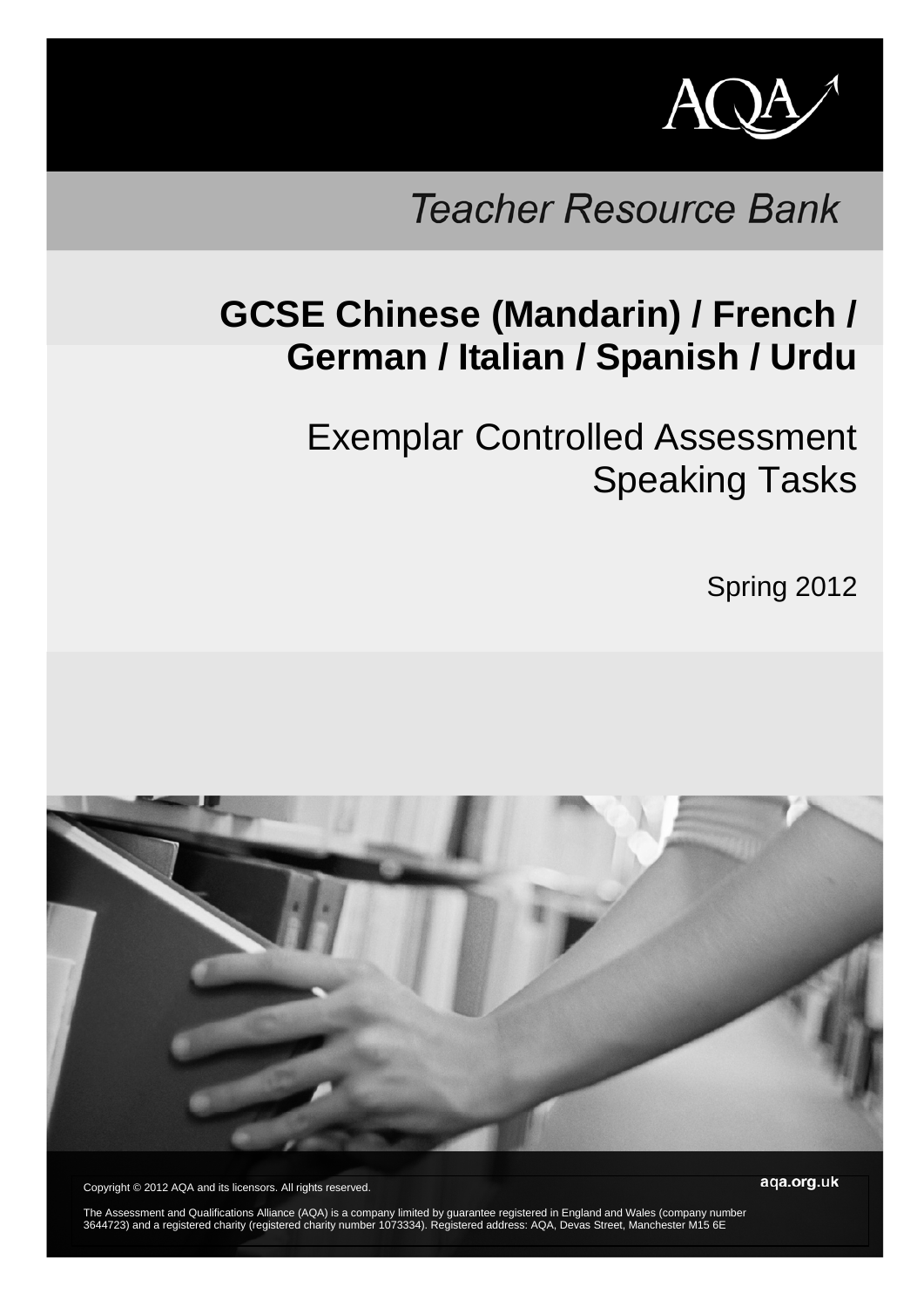#### **Notes for teachers**

These tasks show how four of the most popular areas of the specification can be adapted for use with students of differing abilities. They have been designed to be both challenging and engaging so that they will elicit the type of response which allows students to access the mark bands, as described in the assessment criteria, which they are capable of achieving.

There are two versions of each task, both of which have a common task title. Version 1 is designed for the more able students. Thus, the more able will be set higher challenges which will give them the opportunity to access the higher mark bands. Other students will be working within their comfort zone but with bullets which elicit the type of responses which will give them access to the highest mark bands appropriate to their ability. Therefore, the design of the bullets and the differentiation of them are crucial to give students of all abilities the opportunity to reach their maximum potential.

Version 2 contains sub-divisions to assist students in planning their responses. These subdivisions are not compulsory. Students' marks will not be affected if they do not cover all of the sub-divisions.

When designing bullets it is important to have in mind the assessment criteria so that the bullets give students the opportunity to show that they can fulfil the requirements of the criteria. Thus it is important to ensure that students of all abilities can describe, give opinions with justifications, develop the points made and use verbs. Higher ability students must go beyond this by giving developed responses, using a variety of tenses and presenting and explaining points of view. Thus, by designing appropriate tasks which elicit relevant responses, students will be able to prove their full linguistic ability to show what they know and can do.

Please note that as these tasks are in the public domain, unpredictable questions cannot be provided as this would limit the options available to teachers.

The final task is a stand-alone task which is cross context. There is only one version of this task provided.

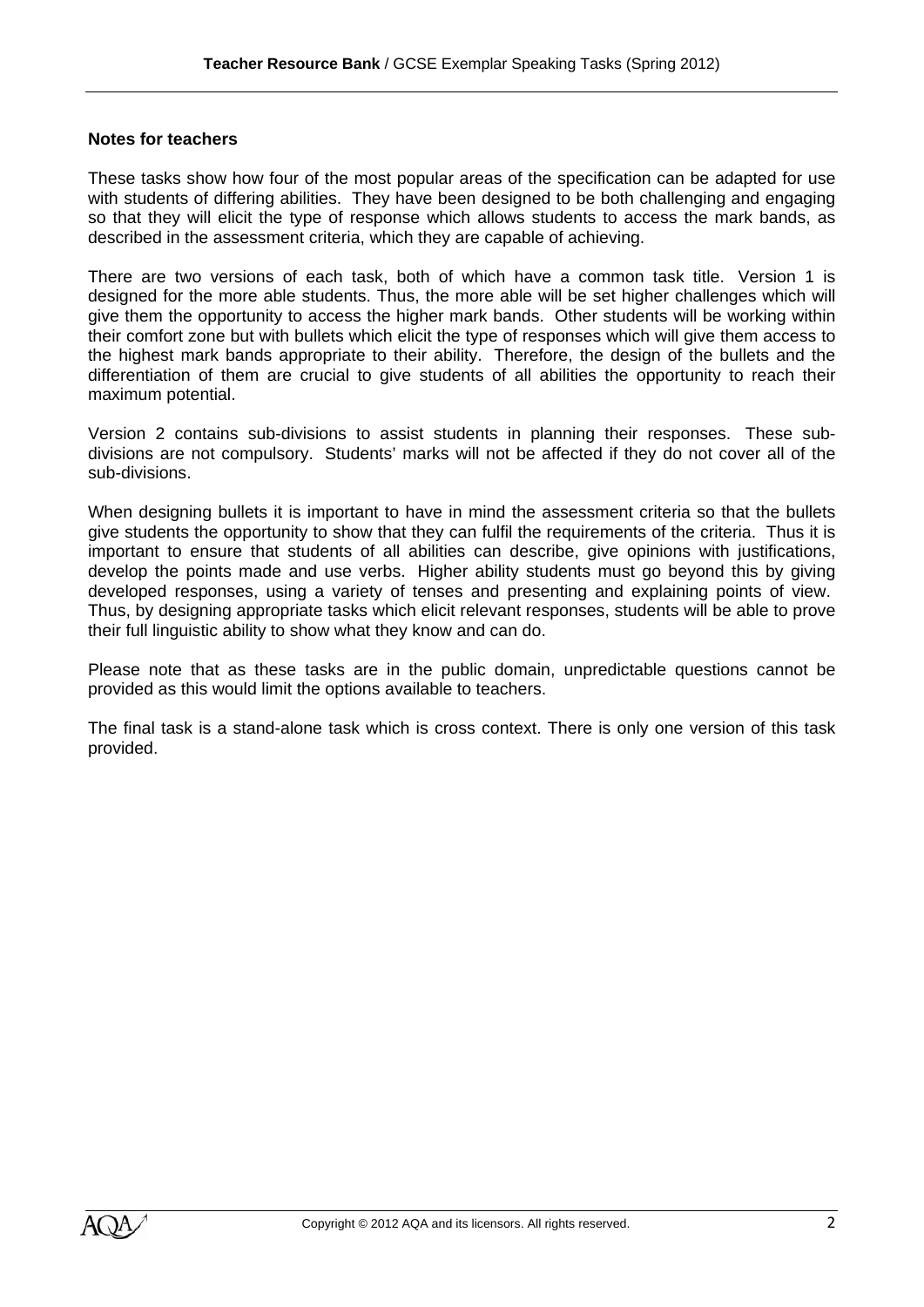## **Context: Leisure**

## **Task: Leisure activities (Version 1)**

You are speaking to a friend about leisure activities. Your teacher will play the part of your friend and will ask you the following:

- Talk about your favourite hobby and explain why you like it so much.
- Say what you did last weekend and what you thought of it.
- Say what you are going to do next weekend and why.
- Talk about a hobby you'd like to try in the future and why you'd like to try it.
- Mention a hobby you used to do when you were younger and why you don't do it anymore.
- Mention a hobby that your friends do but which you do not.
- !

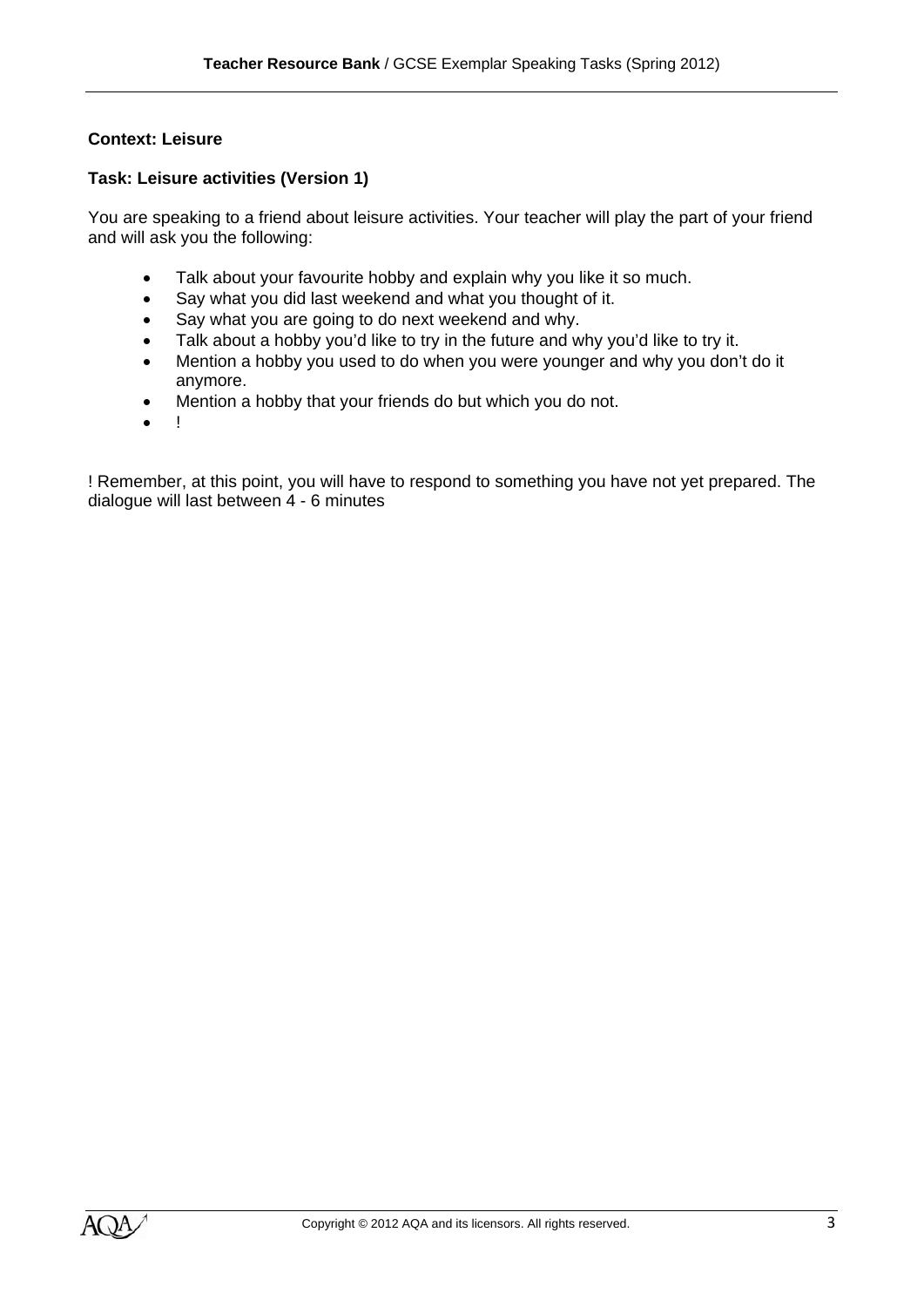# **Task: Leisure activities (Version 2)**

You are speaking to a friend about leisure activities. Your teacher will play the part of your friend and will ask you the following:

- Talk about your favourite hobby.
	- say what you do
	- say why you like it
- Say what you did last weekend and what you thought of it.
	- where you went
	- what you did
	- who went with you
	- opinions
- Say what you are going to do next weekend and why.
	- activities planned
	- reasons for doing the activity
	- Talk about a hobby you'd like to try in the future and why you'd like to try it.
		- new sport
		- team/individual sport
		- indoors/outdoors
		- with whom?
		- exciting?
		- different?
- Mention a hobby you used to do when you were younger and why you don't do it anymore.
	- when you did it?
	- for how long?
	- friends involved?
	- reasons why you stopped
- !

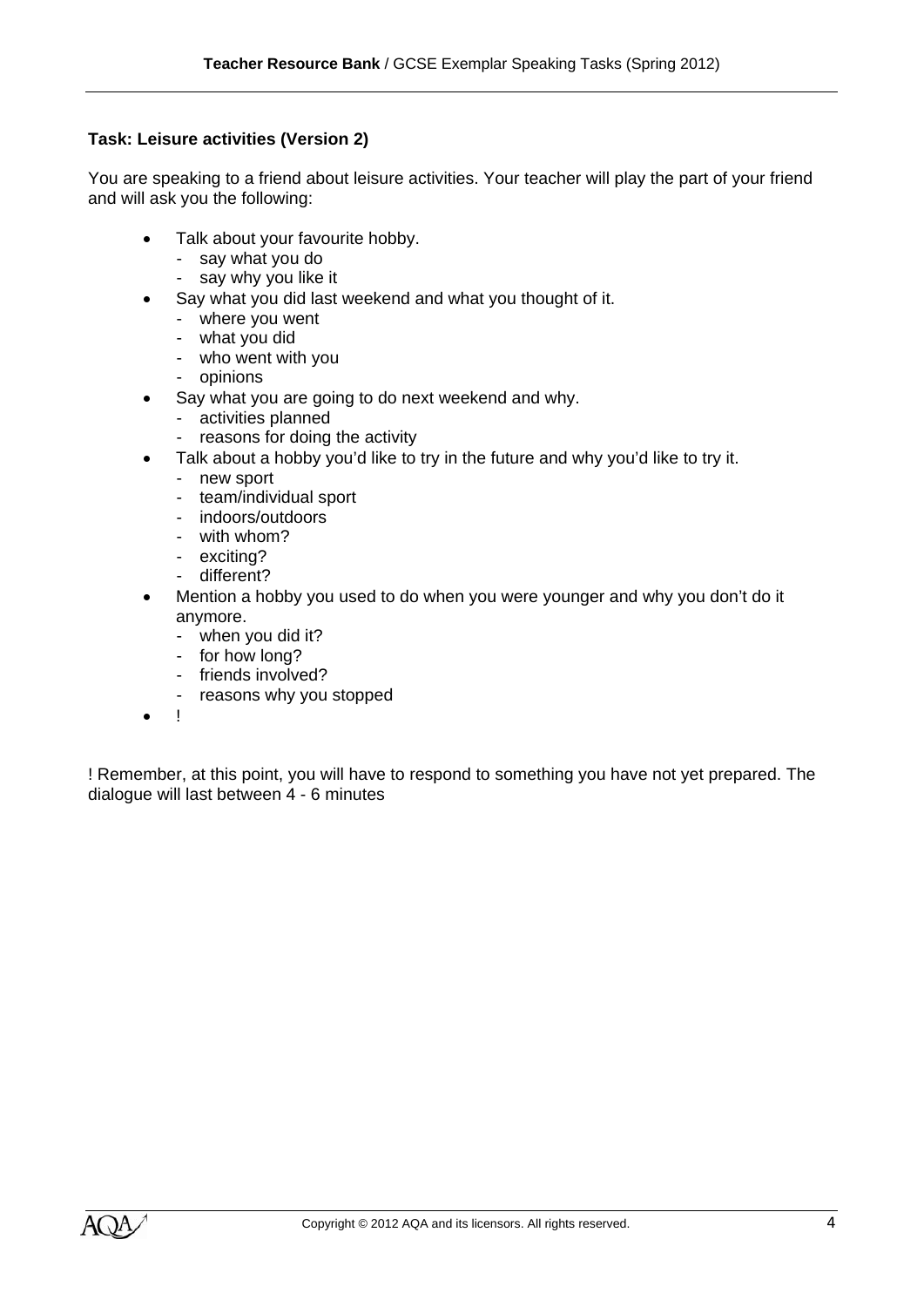## **Context: Home and Environment**

#### **Task: Where I live (Version 1)**

You are being interviewed for your pen friend's school radio about where you live. Your teacher will play the part of the interviewer and will ask the following:

- Describe your area/town/village and say what there is to do there.
- Say whether you like living there or not and why.
- Say how the area has changed over the past 5-10 years.
- Say where you would like to live in the future and why.
- Describe and account for the worst environmental issues in your area.
- Say what your dream house would look like.
- $\bullet$   $\bullet$

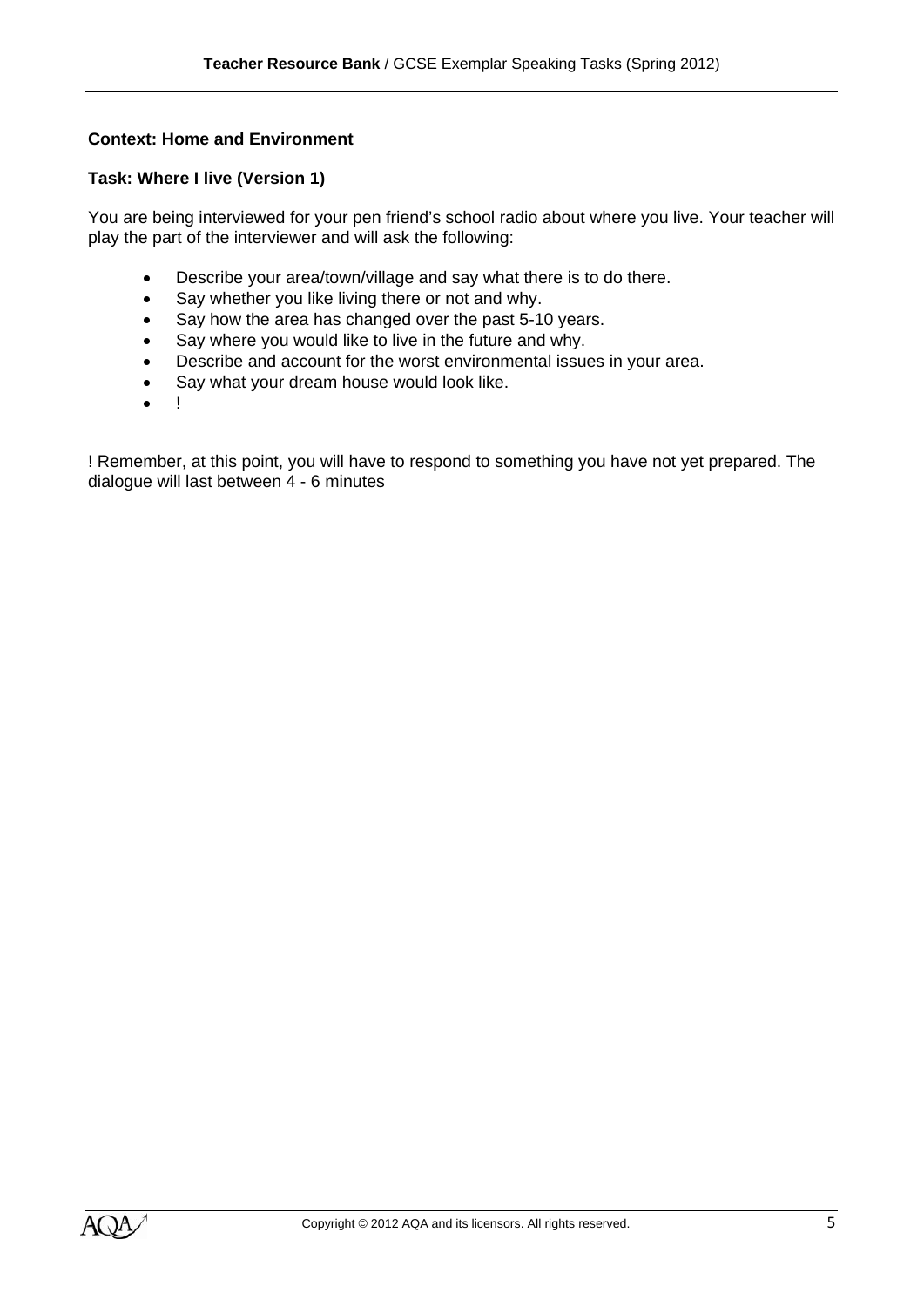## **Task: Where I live (Version 2)**

You are being interviewed for your pen friend's school radio about where you live. Your teacher will play the part of the interviewer and will ask the following:

- Describe your area/town/village and say what there is to do there.
	- location
	- activities
	- shops
	- leisure facilities
- Say whether you like living there or not and why.
	- advantages
	- disadvantages
	- reasons
- Say how your area has changed.
	- new buildings
	- new facilities
	- recent changes
- Say where you would like to live in the future and why.
	- abroad?
	- town?
	- countryside?
	- coast?
	- reasons?
- Describe your home.
	- location
	- number and type of rooms
	- facilities
	- why you like/dislike this house
- !

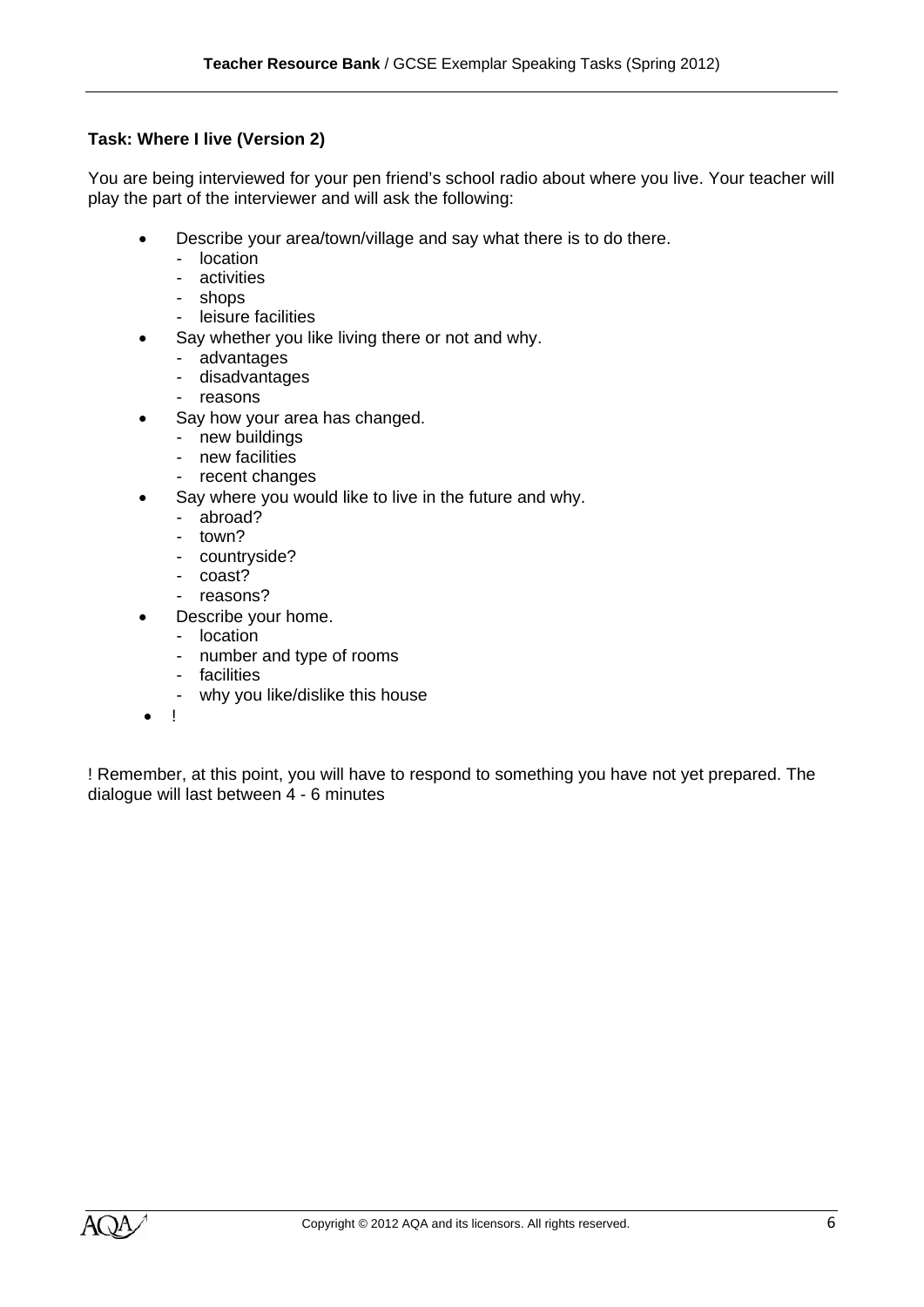### **Context: Work and Education**

#### **Task: School and Future Plans (Version 1)**

You are speaking to a French friend about your school and future educational plans. Your teacher will play the part of your friend and will ask you the following:

- Describe your school and say what you would like to change about it and why.
- Say which subjects you have chosen to study and why.
- Talk about the school rules and what you think of them
- Talk about a school trip that you have been on and give your opinion of it.
- Say what differences there are between French and English education systems and which one you prefer.
- Say what you plan to do after year 11.
- !

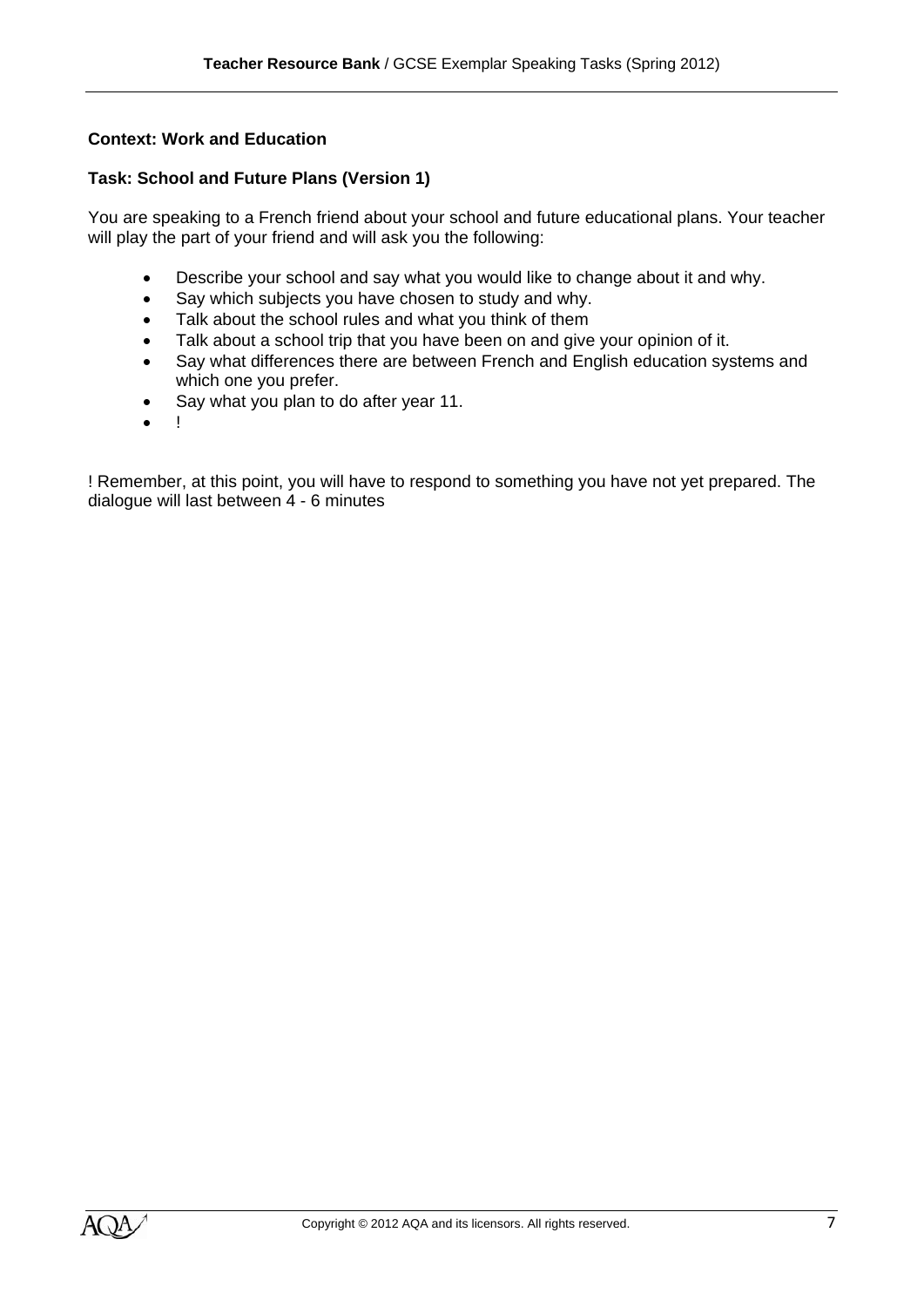# **Task: School and Future Plans (Version 2)**

You are speaking to a French friend about your school and future educational plans. Your teacher will play the part of your friend and will ask you the following:

- Describe your school and say what you think of it.
	- buildings
	- size
	- number of pupils
	- number of teachers
	- sports you can do
	- opinion
	- Say which subjects you like and dislike and why.
	- favourite
	- least favourite subject(s) with reasons
- Say what you think of the school uniform
	- what you wear
	- opinions
- Talk about a school trip that you have been on.
	- when?
	- where?
	- abroad?
	- activities?
	- opinion?
	- reasons?
- Say what you'd like to change about your school and why.
	- size?
	- school day?
	- subjects studied?
	- choices/uniform?
- Say what you plan to do after year 11.
	- sixth form?
	- change schools?
	- leave school?
	- iob?
	- why?
- !

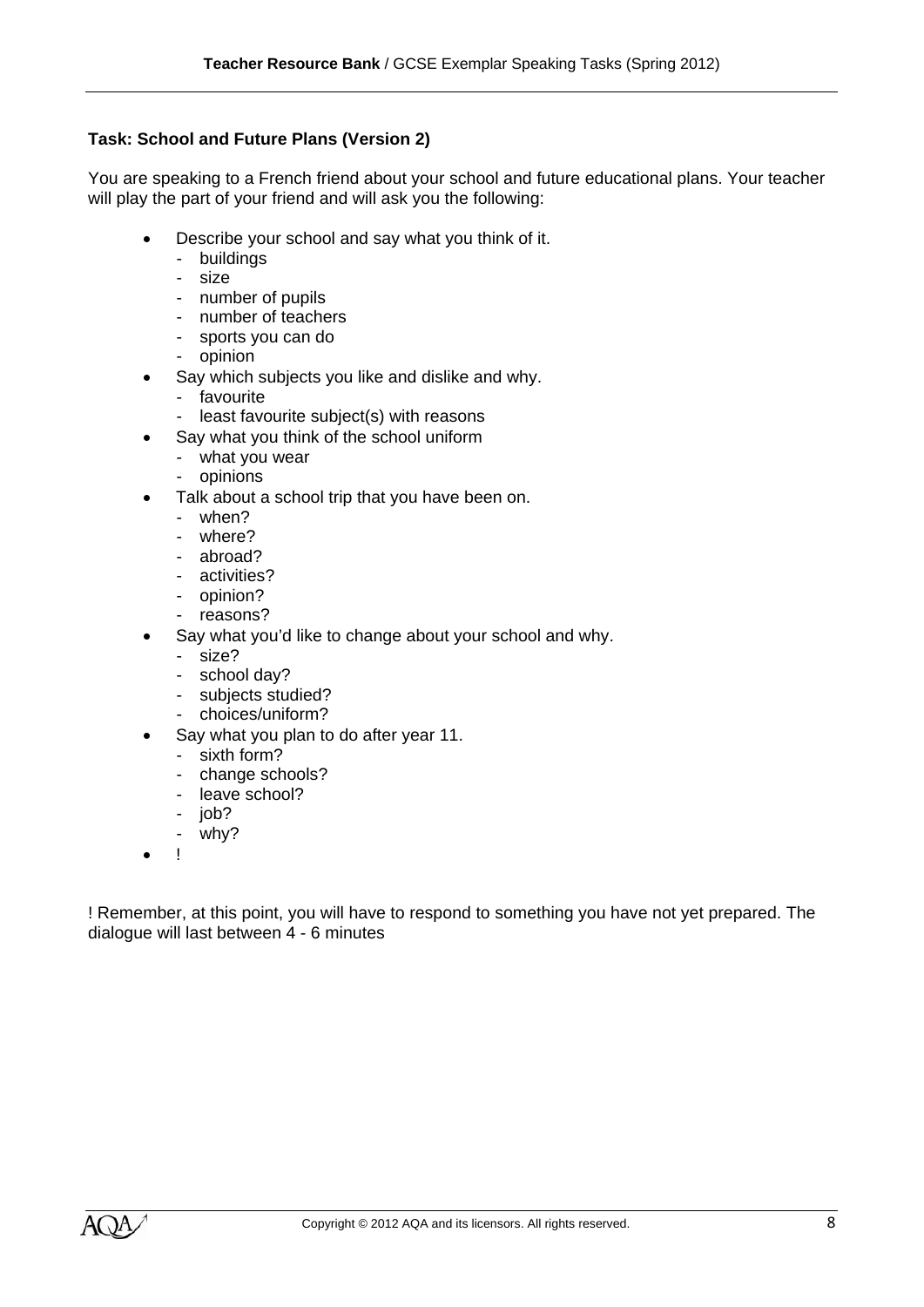## **Context: Lifestyle**

## **Task: Keeping Healthy (Version 1)**

You are taking part in a phone survey on people's lifestyles. You must:

- Say whether you think you eat and drink healthily with reasons for your opinions.
- Say what physical exercise you take and why you do it.
- Say what you think you could do to enhance your lifestyle in the future.
- Say what you have done in the past to help relieve stress.
- Say what problem(s) a friend has had and how you have helped them.
- Discuss one lifestyle issue and suggest a solution.
- $\bullet$  !

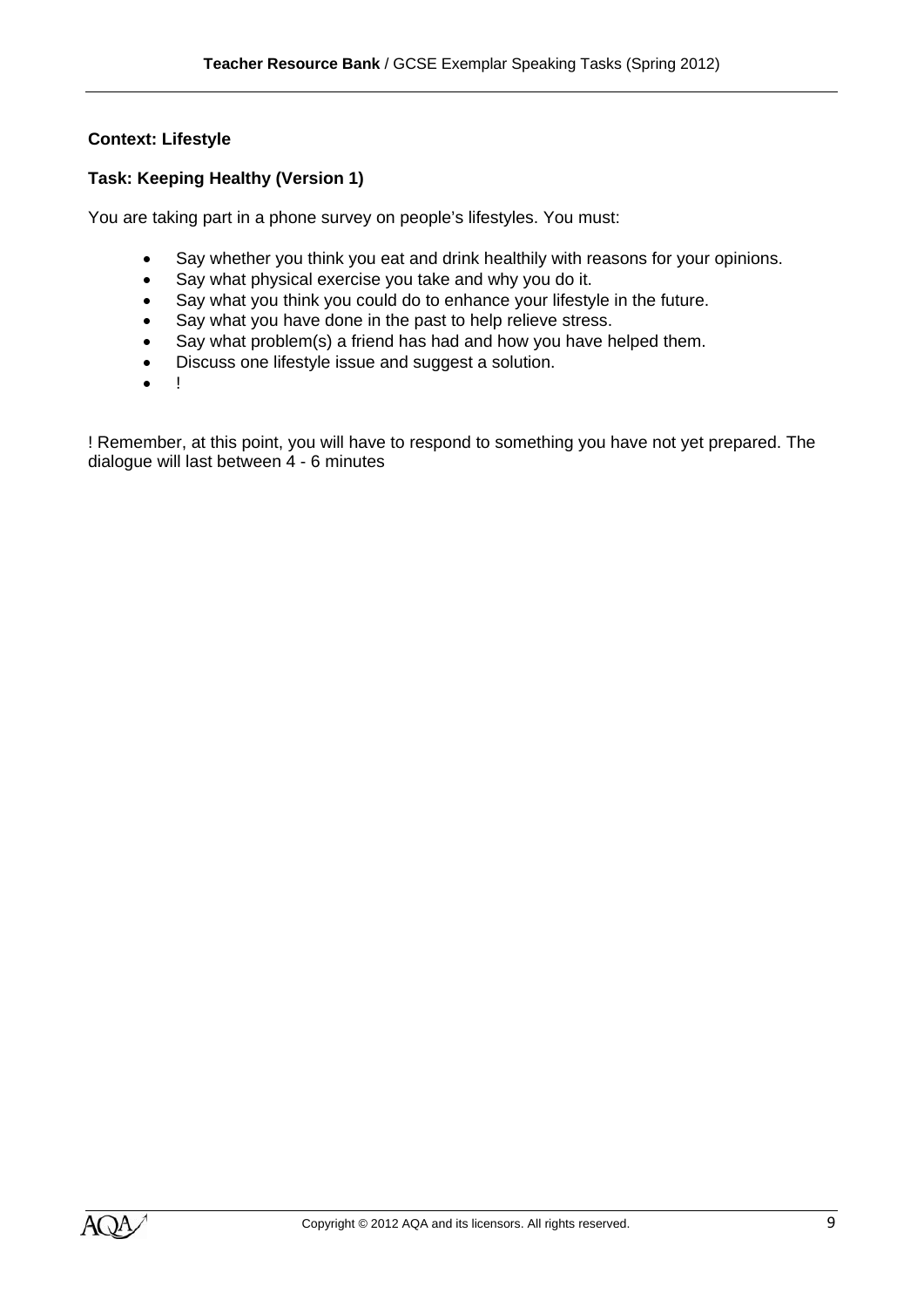# **Task: Keeping Healthy (Version 2)**

You are taking part in a phone survey on people's lifestyles. You must:

- Say what you normally eat and drink.
	- number of meals a day
	- times of meals
	- snacks
	- favourite food/drink
	- reasons
- Say what exercise you take normally and why.
	- sports
	- where
	- with whom
	- how often
	- reasons
	- examples
- Say what you will do in the future to be more healthy.
	- diet
	- exercise
	- avoiding tobacco
	- alcohol
	- drugs
	- Say what you have done in the past to relax.
		- hobbies
		- avoiding stress
		- drink
		- food
		- activities
- $\bullet$  !